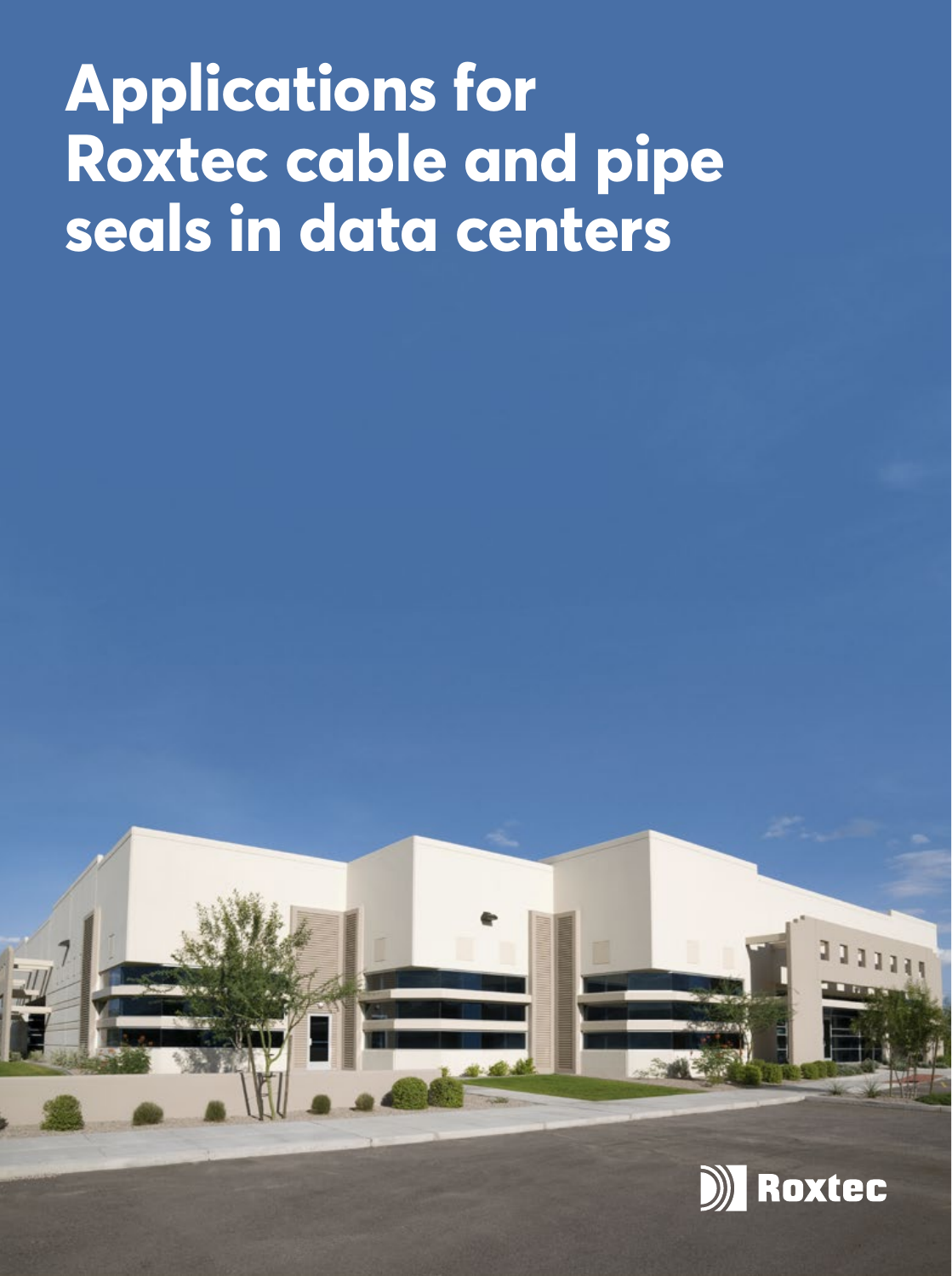## **Roxtec solutions for protection of data centers**

Explore the multitude of applications where you can benefit from our solutions.





**1. Network room exterior** Exterior penetrations exposed to water and rodents are always at risk. Use our entry seals to secure underground and aboveground power cable and fiber penetrations in duct banks and cable trenches as well as openings for cable trays. Using Roxtec makes it easy to seal large openings from fire, water and pests, and thereby minimize the risk of downtime.



#### **2. Rooftops**

When HVAC, ventilation and air conditioning, equipment is located on rooftops, it can be a challenge to protect penetrations. Use the smart Roxtec Swan Neck seals to maintain water-tightness and prevent water infiltration, or install our Roxtec GH transits to ensure water-tightness in horizontal installations.



**3. Underground fiber** Underground fiber distribution must be efficiently protected against water ingress. Roxtec round seals for underground use are perfect for sealing around fiber cables in duct banks, vaults and hand boxes to protect critical infrastructure in data centers.



**STARS** 

**4. Server rooms** Interior walls between server rooms and network rooms need to be protected against the spreading of fire with approved firestop devices. The modularbased design of Roxtec transits allows for high cable capacity and area efficiency while meeting fire requirements.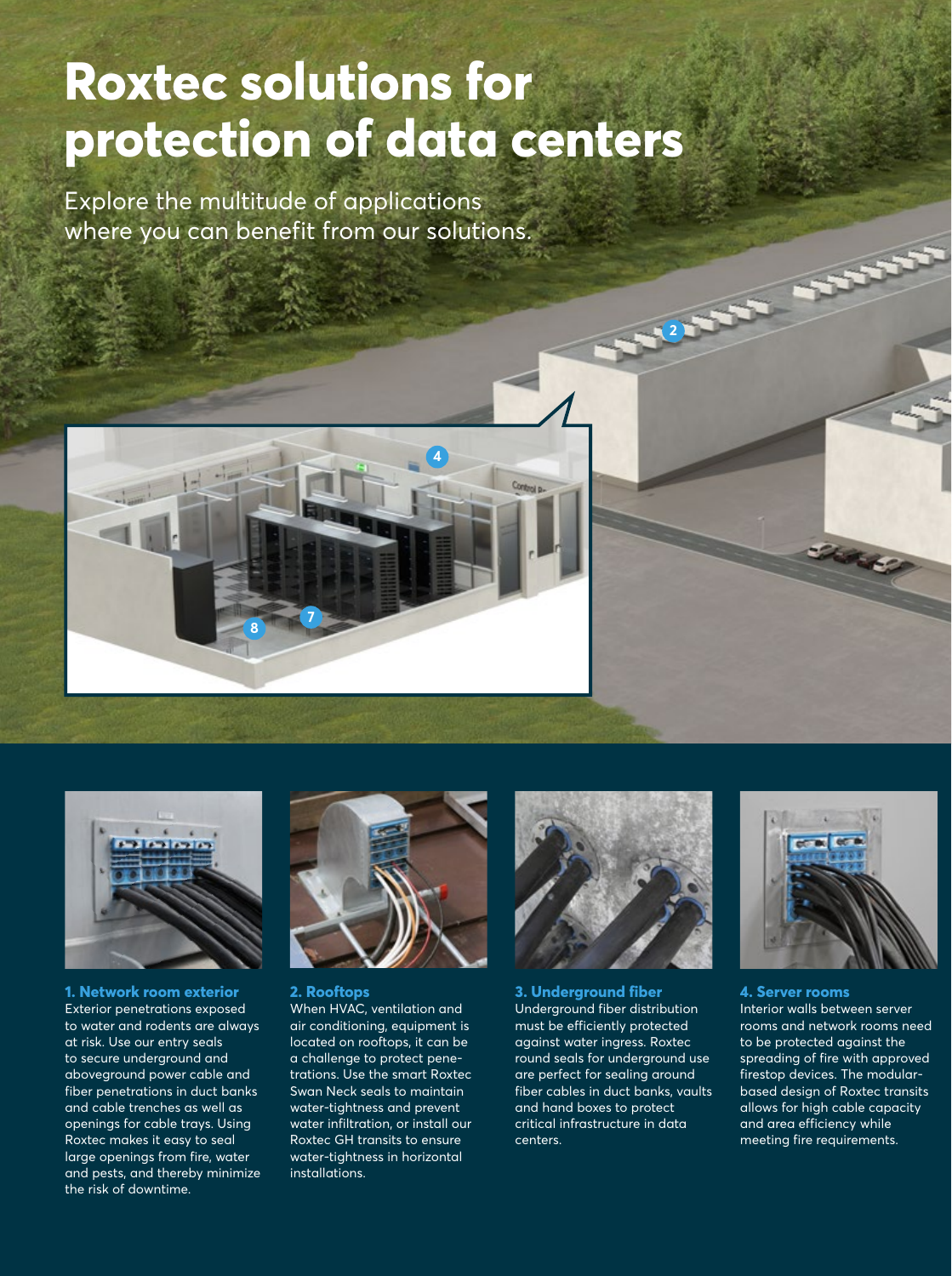

### Superior protection

- O Watertight protect critical infrastructure from water ingress
- O Fire-proof/smoke-tight maintain firestop requirements
- O Air-tight minimize bypass air and increase cooling efficiency
- O Physical security secure penetrations from unwanted intrusion
- O EMI/EMP protection ensure electrical safety

### Why use Roxtec?

- O Durability of design and materials throughout the lifecycle
- O Engineered solutions for optimal performance and function
- O One solution protecting against multiple hazards
- O Air-tight solutions for increased energy efficiency
- O Built-in spare capacity for future upgrades

[roxtec.com/datacenters](http://www.roxtec.com/datacenters)



**5. Vaults and pits** Underground power distribution and connections for generators in data centers must be protected against the constant threat of water. Every cable pit/ vault or hand box represents a possible leak path and is a risk for the entire infrastructure. Our seals for underground use are ideal for sealing around power cables in duct banks, vaults and hand boxes.



#### **6. Transformers/generators to switchgear**

Securing power supply and power distribution in data centers is critical for maintaining uptime. Seal cable bus and conduits, above and below ground, to avoid equipment failure due to water ingress. In critical areas, Roxtec seals can also be used to prevent fire.



**7. Raised floors** Increase existing cooling capacity by sealing raised floors with Roxtec seals. Our solutions provide air-tightness to reduce bypass airflow and increase data center cooling efficiency. According to airflow analysis, energy consumption is lower and power user efficiency better.



**8. Mechanical piping** Roxtec solutions are used around plastic pipes, metal pipes and conduits of various sizes entering buildings both above and below ground. Our seals prevent water, fire, pests, hazardous gases and other environmental hazards from entering buildings.